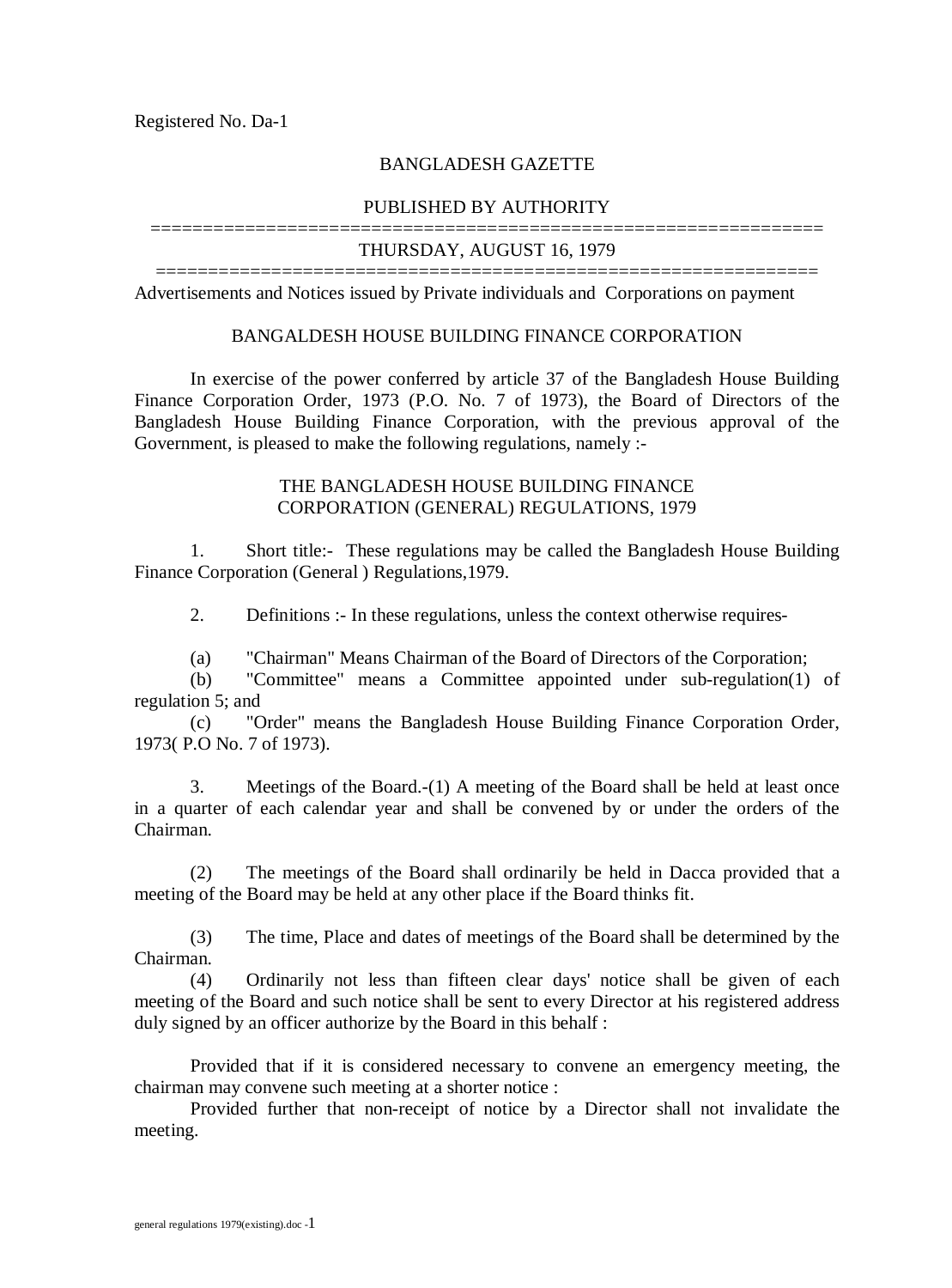(5) No business other than that for which the meeting is convened shall be discussed at the meeting of the Board except with the consent of the Chairman and a majority of the Directors present:

Provided that if a Director given a notice in writing to the Chairman that a particular subject should be brought before the meeting for discussion and if the notice is received at least seven days prior to the date of the meeting the name shall be discussed at the meeting .

(6) Any three Directors may, at any time, by notice in writing request the Chairman to convene a meeting of the Board, specifically mentioning in the notice the subject or subjects to be discussed at the meeting, and the Chairman shall forthwith take steps, or cause steps to be taken, to convene a meeting of the Board within ten days of the receipt of the notice.

(7) The Chairman may cancel, postpone or adjourn a meeting of the Board other than a meeting called under sub-regulation (6).

(8) The proceeding of the meeting shall be recorded in a book by an officer of the Corporation performing the functions of the Secretary to the Board by whatever designation called and shall be signed by the Chairman and shall be placed for confirmation at next succeeding meeting of the Board but action on urgent matters shall not be withhold.

4(1)(a) The Chairman shall be paid an honorarium of Taka five hundred per month ; and

 $4(1)(b)$  Notwithstanding the provisions contained in sub-regulation  $(1)$  of Regulation 6, the Chairman or a Director, other than a Managing Director, shall be paid a fee of Taka two hundred for each meeting, of the Board or of the Committee, if any attended by him.

(2) The Chairman and Directors other than salaried officers of the Government shall be paid for attending a meeting of the Board traveling allowance and diem allowance on the following scales from their station of residence to the station of meeting and return, namely :-

(a) one air -conditioned class rail or steamer fare or air passage ;

(b) road mileage at the rate of taka one per mile of the journey or any part thereof actually performed by road;

4(2)(c) diem allowance of Taka two hundred per day from the date the Chairman or a Director leaves the station of his residence to the date he returns there ;

Provided that diem allowance shall not be admissible for more than three days.

(d) actual cost incurred for making reservation of accommodation, including air conditioned accommodation, or any tax on the fare; and

(e) actual cost of premier in respect of aviation policy for an amount not exceeding take one lakh, if taken, and other incidental charges such as porter age, luggage, freight , when actually paid;

N.B.: Sub-Regulation (1) original Regulation 4 "Notwithstanding the provisions contained in subregulation(1) of regulation 6, a Director, other than the chairman and a salaried officer of the Government, shall be entitle to receive 100.00 Taka one hundred for each meeting of the Board or of the Committee, if any, attended by him" was substituted by  $4(1)(a)$  and  $4(1)(b)$  by the Bangladesh Gazette, published on Thursday, September 16,1982.

N.B: Clause (c) of Sub-Regulation 2 of original regulation 4 "Diem allowance of Taka one hundred per day from the date a Director leaves the station of his residence to the date he returns there: Provided that diem allowance shall not be admissible for any period exceeding four days in the aggregate" was substituted by  $4(2)(c)$  by the Bangladesh Gazette, published on Thursday, September 16,1982.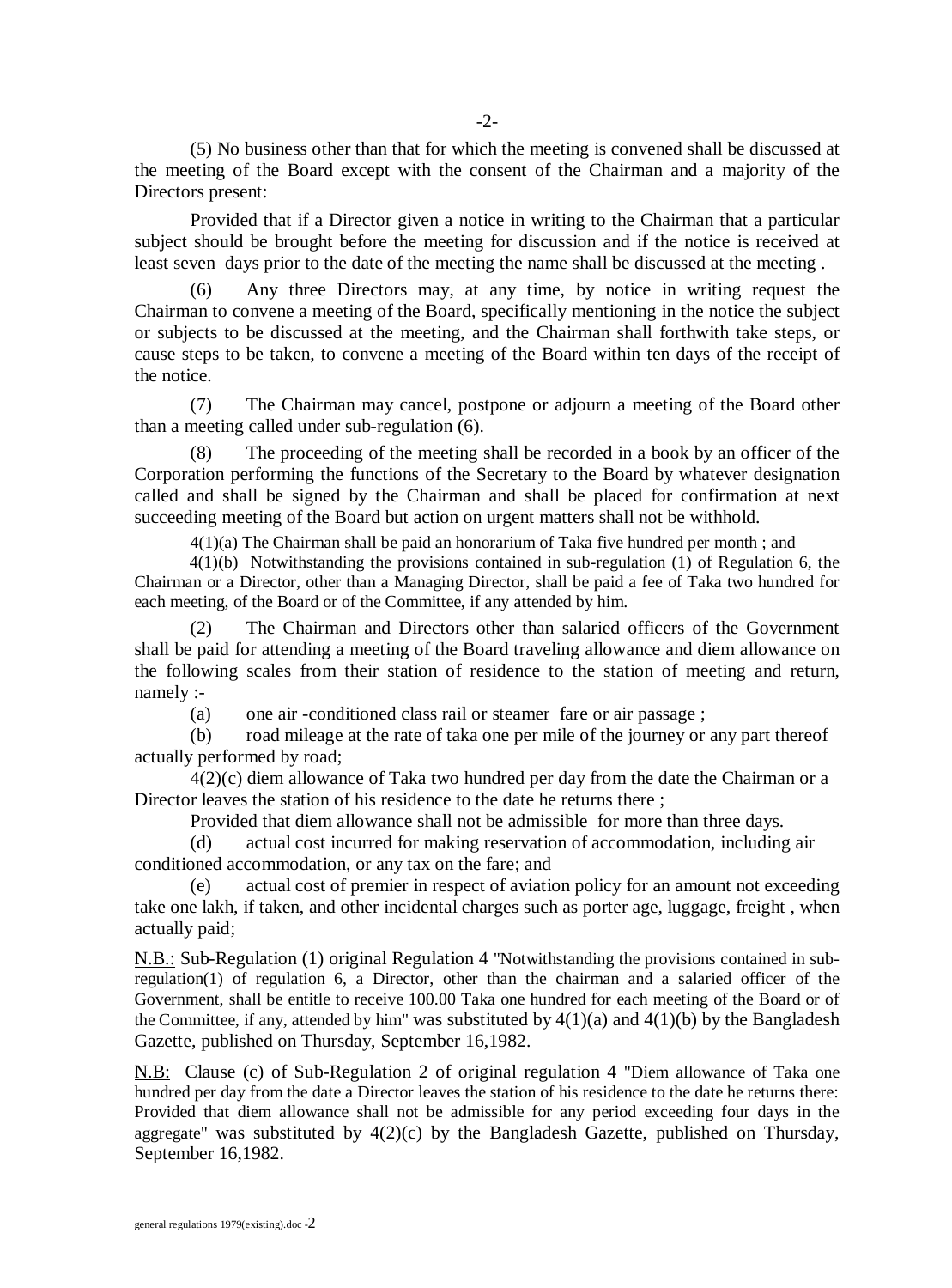Provided that, where considered necessary, the Chairman and the Directors may draw the actual cost of journey and hotel expenditure on production of tickets, cash memo and other vouchers for the payment actually made in lieu of traveling allowance and diem allowance.

(3) A director shall also be entitled to traveling allowance and diem allowance on the scales laid down in sub-regulation (2) if deputed by the Board to visit any place on business of the Corporation or to serve on any Committee appointed by the Board.

(4) The Managing Director shall be entitled to traveling allowance and diem allowance on the same scale laid down in sub regulation (2) when he undertakes tours in the dis-charge of his executive functions and the provision to clause (c) of sub regulation (2) shall not be applicable to such journeys.

(5) Traveling allowance shall ordinarily be admissible on the basis of a journey by the shortest route but where journey in performed by a route which is not the shortest but is cheaper than the shortest, traveling allowance shall be paid according to the route actually used.

5. Appointment of Committee.--(1)The Board may appoint a Technical Advisory Committee under Article 12 of the Order for the purposes of that article and such ad hoc Committee as it thinks fit to assist it in the efficient discharge of its function.

The Managing Director shall ordinarily be the Chairman of a Committee appointed under sub-regulation (1)

Provided that if the Managing Director is for any reason unable to attend a meeting of any Committee, a member authorized by him in this behalf in writing shall preside over that meeting and in default of such authorization, the members present may elect from among themselves a Chairman to preside over that meeting.

(3) Notwithstanding the provisions in sub-regulation(2), the Board may appoint any Director, other than the Managing Director, General Manager or any other officer of the Corporation, as Chairman of a Committee appointed under sub-regulation (1).

(4) A Committee shall meet as often as may be considered necessary.

(5) At a meeting of Committee at least two members shall be present to constitute a quorum.

(6) The Chairman of a Committee may call, cancel, postpone or adjourn a meeting of the Committee.

(7) A Committee shall record detailed minutes of its proceeding at each meeting which shall be submitted to the Board when it meets subsequently.

6"(1): "A member of a Committee appointed by the Board, other than the Managing Director, General Manager or a salaried officer of the Corporation shall be paid a fee of Taka two hundred for each meeting of each Committee attended by him."

N.B: Sub-Regulation (1) of original Regulation 6 "Fees for Attending Meeting of a Committee-- (1) A member of a Committee other than the Managing Director, General Manager or a salaried officer of the Corporation shall be entitled to receive a fee of Taka one hundred for each meeting of such committee attended by him." was substituted by  $4(2)(c)$  by the Bangladesh Gazette, published on Thursday, September 16,1982.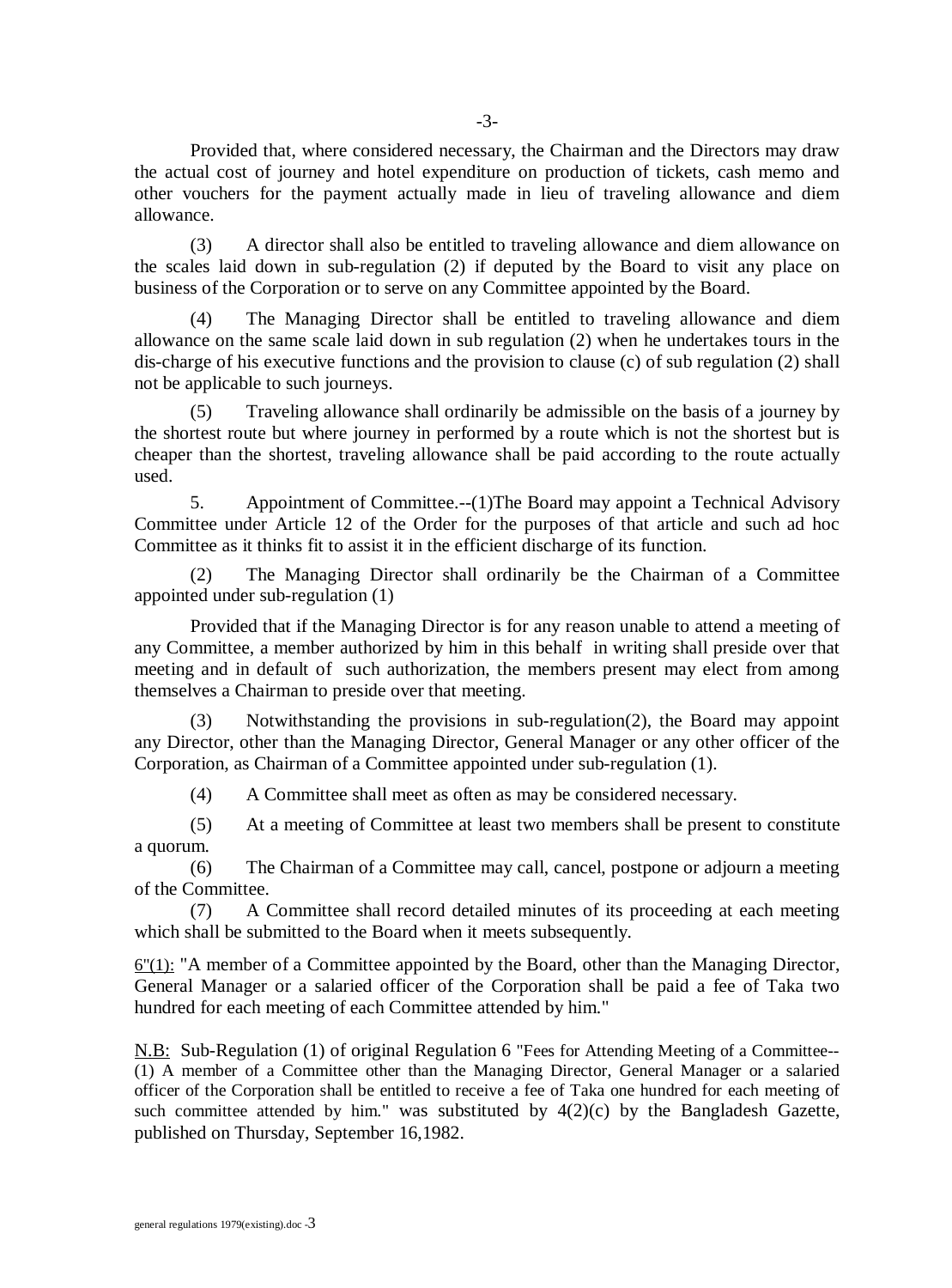(2) There shall also be paid to a member other than the General Manager or any officer of the Corporation the traveling allowances, if any, in the scale laid down in the subregulation (2) of regulation 4 for attending meetings of a Committee or for an inspection authorized by the Board or by a Committee.

7. Disclosure of interest of a Director in any loan application -(1) Every Director who is directly or indirectly concerned with, or interested in, any contract loan or agreement entered into by or on behalf of the Corporation with any applicant for loan shall disclose the nature of his interest in the application to the Board and shall not be present at any meeting of the Board when any such contract, loan or agreement is discussed unless his presence is required by other Directors for the purpose of eliciting information :

Provided that where any Director is so required to be present, he shall not vote on any such contract, loan agreement or matter and, if he does so, his vote shall be invalid and shall not be counted .

(2) Every member of a Committee appointed by the Board shall disclose his interest in the task assigned to the Committee before commencement of the proceedings of the Committee.

8. Declaration of fidelity and secrecy.-- A member of a Committee appointed by the Board shall, before entering upon his duties, make a declaration of fidelity and secrecy in the form set out in Appendix 'A' to these regulations.

9. Board to inform Government regarding disqualifications.-- The Board shall forthwith inform Government if it comes to its notice that any Director has become subject to any disqualification under the Order.

10. Acts of Directors valid notwithstanding subsequent discovery of disqualification.-- All acts done at any meeting of the Board or an ad hoc Committee shall, not withstanding that it may afterwards be discovered that there was some defect in the appointment of a Director of the Board or of a member of Committee or he was disqualified, be as valid as if such person had been duly appointed and duly qualified .

11. Signing of contracts.--(1) Contracts on behalf of the Corporation may be made in the following manner, namely :-

- (a) Any contract which, if made between private persons, would be by law required to be in writing signed by parties to be charged therewith may be made on behalf of the Corporation in writing signed by any person acting under its authority, express or implied, and may in the same manner be varied or discharged; and
- (b) Any contract which, if made between private persons, would by law be valid without being reduced to writing, may be made without reducing it to writing on behalf of the Corporation by any person acting under its authority, expressed or implied, and may in the same manner be varied or discharged.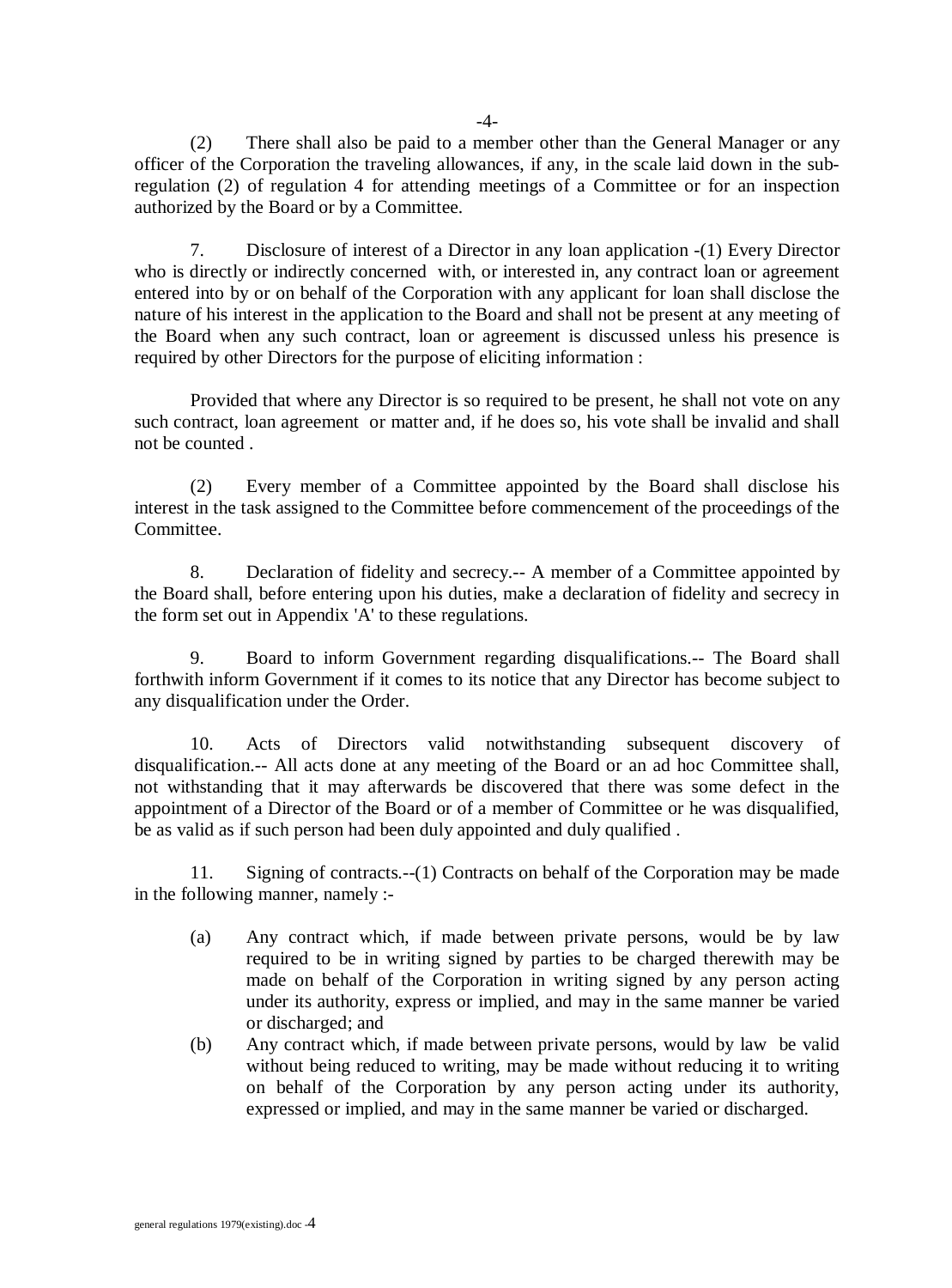(2) All contracts made according to the provisions of this regulation shall be Effectual in law and shall bind the Corporation and all other parties thereto and their legal representatives.

12. Signing of accounts, receipts and documents of the Corporation.-- The Managing Director, or any other Director and such other officer or employees of the Corporation as the Board may authorize in this behalf in writing, may, for and on behalf of the Corporation, issue, execute, endorse and transfer promissory notes, bonds, stock receipts, stock debentures, shares, securities and documents of title to goods standing in the name of or hold by the Corporation, and draw, accept and endorse bills of exchange and other instruments in the current and authorized business of the Corporation and sign cheques, receipts and all other accounts and documents connected with such business.

13. Conduct and defense of legal proceedings.-- Any officer empowered by or under regulation 12 to sign documents for and on behalf of the Corporation may, on behalf of the Corporation, sign, execute and verify plaints, written statements, affidavits, memoranda of appeals and all other documents and papers connected with legal proceedings.

14. Common seal of the Corporation.-- The common seal of the Corporation shall not be affixed to any instrument except pursuant to a resolution of the Board and except in the presence of Managing Director, and two other senior officers of the Corporation who shall sign their names on the instrument in token of their presence, and such signing shall be independent of the signing of any person who may sign the instrument as a witness; and unless so signed such instrument shall have no validity

15. Validity of acts done.-- All acts done by a person acting in good faith as a member of a Committee appointed by the Board shall be valid, notwithstanding that it may afterwards be discovered that his appointment was invalid by reason of any defect or disqualification.

16. Accounts.--The Board shall cause accounts to be kept of the assets and liabilities, receipts and expenditures of the Corporation and shall have due regard to the obligations in this connection imposed on the Corporation by the Order.

17. Annual estimate of income and expenditure.-- The Annual estimate of income and expenditure of the Corporation shall be prepared in the first week of may or on directed by the Government and submitted to the Board in its meeting held thereafter and sent to the Government for its approval, accompanied by schedules containing details of various items for expenditure.

18. Annual statement of accounts.--The Board shall cause the books of the Corporation to be balanced on the last working day of the month of June in each yearland the annual accounts shall be made out in forms as determined by the Board of Directors.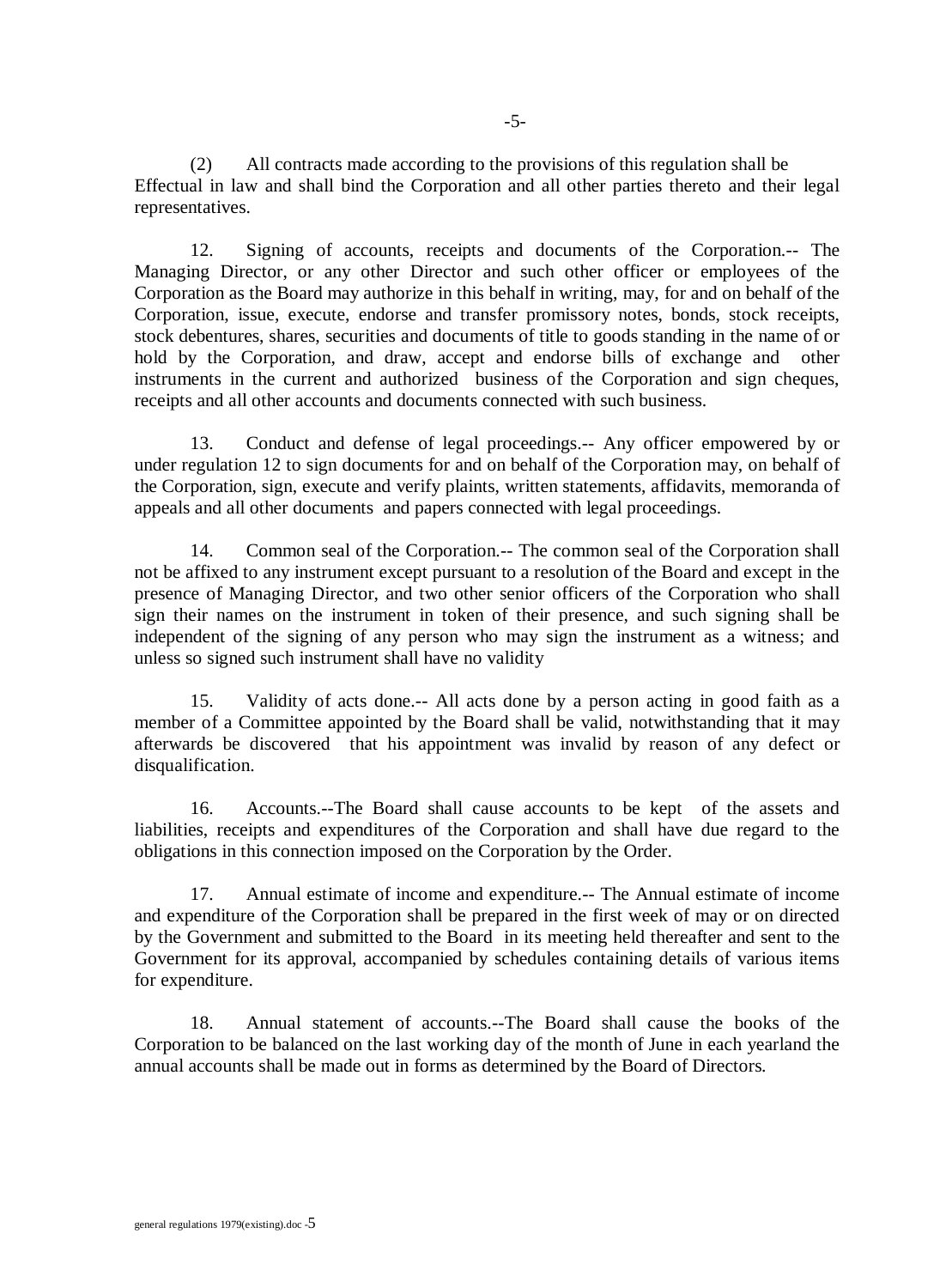19. Returns.-- The statement to be furnished under clause (1) of Article 31 of the Order shall be in the form set out in Appendix 'B' to these regulations and the statement to be made under clause (3) of that Article shall be in the form set out in Appendix ' C' to these regulations.

20. Investment of surplus Fund.-- The surplus fund of the Corporation shall be invested in approved securities as defined in the Trust Act, 1882( II of 1882).

21. Delegation of powers .-- (1) Powers not specified in these regulations or in any other rules or regulations of the Corporation may be delegated to any subordinate authority from time to time either generally or in special cases by a resolution of the Board:

Provided that the authority delegating the powers may, at any time, withdraw the powers so delegated and re delegate them to any other authority as it deems fit in the manner provided above.

(2) Managing Director or, in his absence, an officer authorised by him in this behalf shall have full powers to transact all the usual business of the Corporation including the business which is within the competence of the Board, if in his opinion action on the business within the competence of the Board cannot be deferred until the next meeting of the Board:

Provided that action taken on the business within the competence of the Board shall be reported to the Board at its next meeting.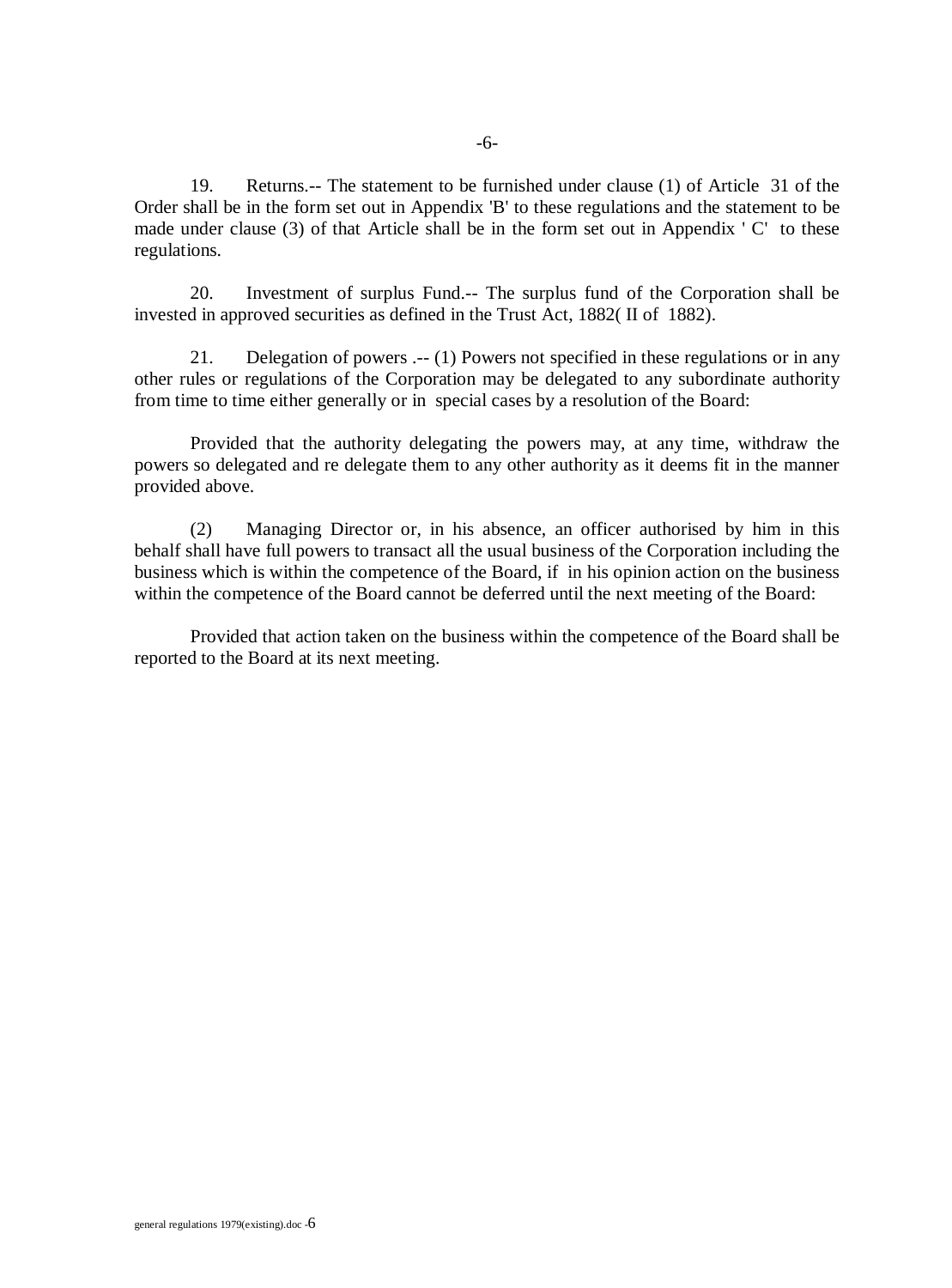## Appendix 'A' (See regulation B )

I, .........................................................................................................do hereby solemnly declare that I will faithfully and truly perform the duties required of me as a member of the Technical Advisory Committee/ad hoc Committee of the Bangladesh House Building Finance Corporation and that I will, to the best of my judgment and ability, uphold the interest of the Corporation and that I will observe strict secrecy regarding all transactions of the Corporation and all matters relating thereto and that I will not directly or indirectly communicate or divulge any of the matters or any information which may come to my knowledge in the discharge of my duties as such member except when required or authorised to do so by the Board or under law.

Signature .......................

Signed before me.

| Signature   |
|-------------|
| Designation |
| Date        |

Secretary.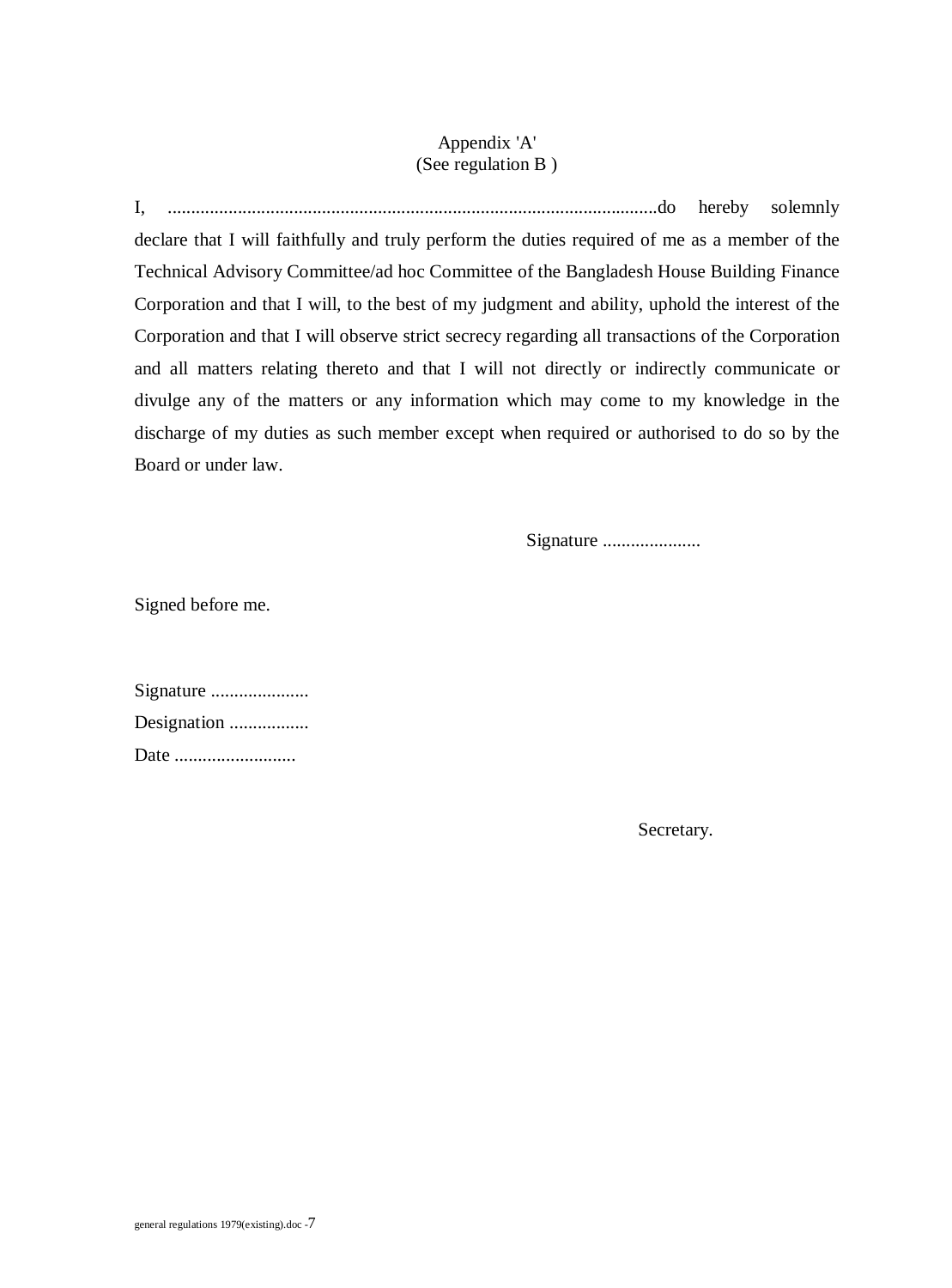### Appendix 'B' (See regulation 19)

## BANGLADESH HOUSE BUILDING FINANCE CORPORATION HEAD OFFICE, DACCA.

# STATEMENT OF ASSETS AND LIABILITIES AS AT .....................................

|    |                                  |           | Liabilities. | Taka. |
|----|----------------------------------|-----------|--------------|-------|
| 1. | Capital Authorised               |           |              |       |
|    | issued and paid up               |           |              |       |
|    | (Subscribed by Government)       |           |              |       |
| 2. | <b>Reserve Fund</b>              | .         |              |       |
| 3. | <b>Tax-free Reserve</b>          | .         |              |       |
| 4. | Reserve for bad                  | .         |              |       |
|    | and doubtful loans:              |           |              |       |
| 5. | Loans:                           |           |              |       |
|    | (a) Debenture                    | .         | .            |       |
|    | (b) Others                       | .         | .            |       |
| 6. | Advance and deposits             | .         | .            |       |
| 7. | Refundable deposits              | .         |              |       |
| 8. | Debenture redemption fund        | .         |              |       |
| 9. | Other Liabilities :              |           |              |       |
|    | (i) Borrowing                    |           |              |       |
|    | (ii) Accrued Interest            |           |              |       |
|    | (iii) Miscellaneous              | .         |              |       |
|    |                                  |           | Taka         |       |
|    |                                  |           |              |       |
|    |                                  |           | Assets.      |       |
| 1. | Loans and Advances               |           |              |       |
| 2. | <b>Fixed Capital Expenditure</b> |           |              |       |
| 3. | <b>Stocks</b>                    | $\ddotsc$ | .            |       |
| 4. | Advances                         |           |              |       |
| 5. | <b>Other Assets</b>              |           |              |       |
| 6. | Investment at cost               |           |              |       |
| 7. | Cash in held and with Banks      | $\cdots$  |              |       |
|    |                                  |           | Taka         |       |
|    |                                  |           |              |       |

 $=$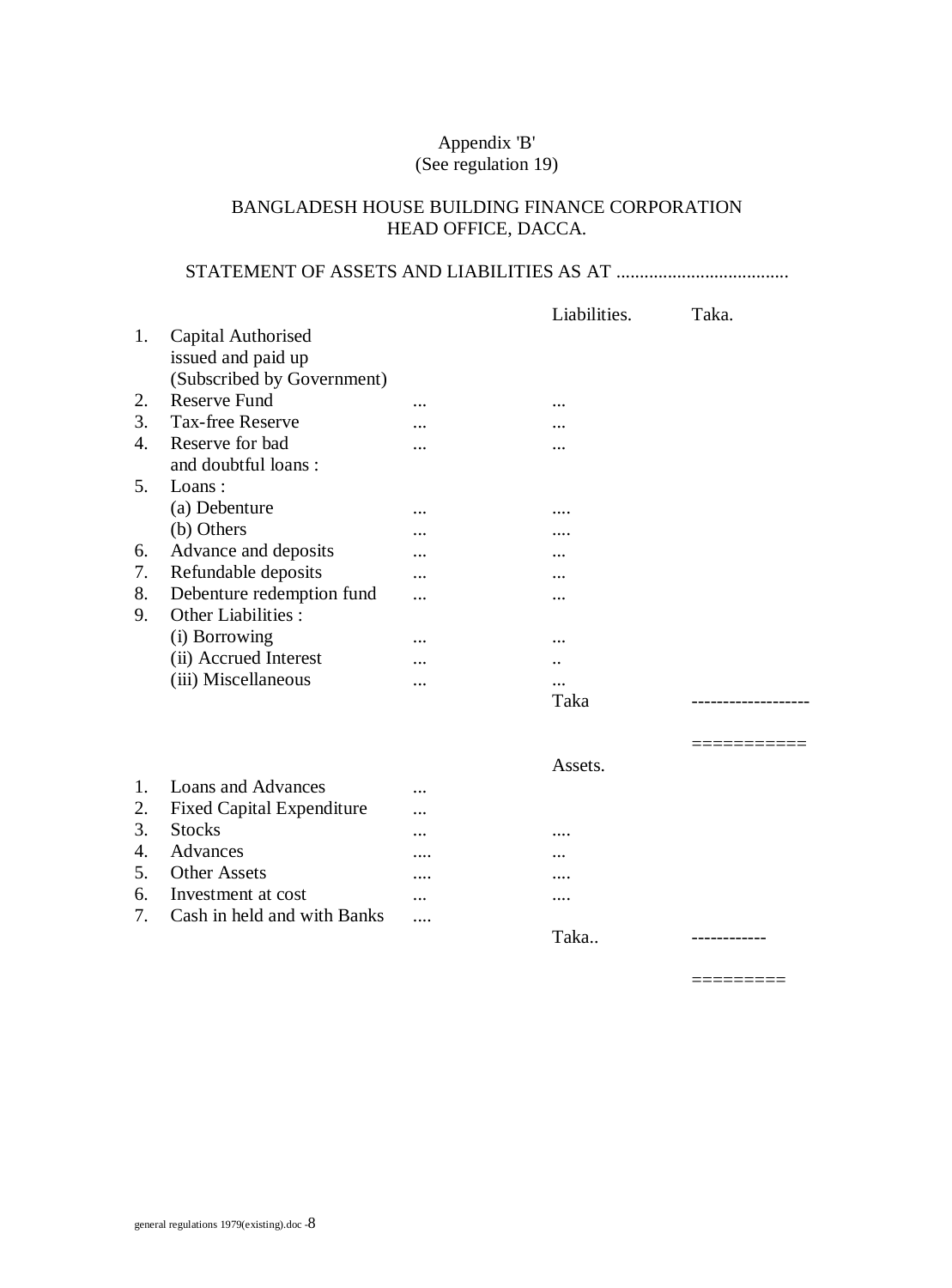### Appendix 'B' (See regulation 19)

### BANGLADESH HOUSE BUILDING FINANCE CORPORATION HEAD OFFICE, DACCA.

PART I Balance Sheet as at 30th June ................

CAPITAL AND LIABILITIES TAKA PROPERTY AND ASSETS TAKA AUTHORISED CAPITAL: ISSUED, SUBSCRIBED AND PAID UP : ( Fully subscribed by Government bearing interest at 2 % per annum.) RESERVE FUND : FIXED CAPITAL

LOANS AND ADVANCES:

EXPENDITURE: STOCKS .... .... ADVANCES .... ....

RESERVE FOR BAD AND DOUBTFUL DEBTS. LOANS : (a) DEBENTURE : (i) Banks .... ........ (ii) Insurance ....... (b) OTHER : (Made by Government )

OTHER ASSETS :

---------

 $=$ 

INVESTMENT AT COST. CASH IN HAND AND WITH BANK

-----------

=======

REFUNDABLE DEPOSITS ( Government ) DEBENTURE REDEMPTION FUND OTHER LIABILITIES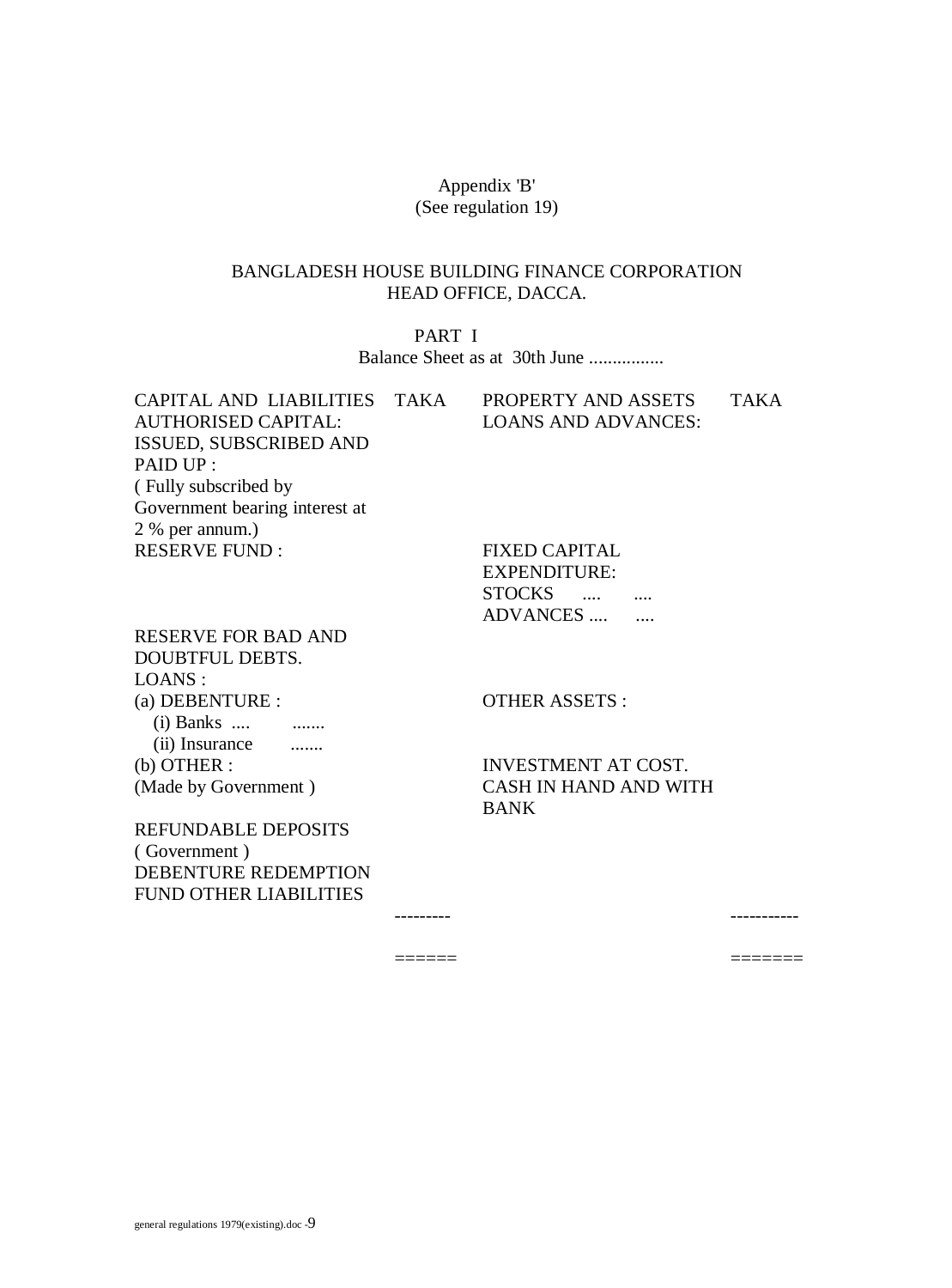| PART-II |
|---------|
|         |

| <b>EXPENDITURE</b>                                     | TAKA | <b>INCOME</b>                                     | <b>TAKA</b> |
|--------------------------------------------------------|------|---------------------------------------------------|-------------|
| ESTABLISHMENT CHARGES :                                |      | <b>INTEREST ON LOAN:</b>                          |             |
| <b>DIRECTORS FEES AND EXPENSES</b>                     |      | <b>BUILDING RENT</b>                              | --          |
| <b>AYDUTIRS FEE</b>                                    |      | <b>INTEREST ON</b>                                |             |
|                                                        |      | <b>INVESTMENTS:</b>                               |             |
| REBT, TAXES, INSURANCE AND<br>LIGHTING                 |      | (a) Fixed Deposit --<br>(b) Government Securities |             |
|                                                        |      | (c) Treasury Bills                                |             |
|                                                        |      | (d) Special Notice                                |             |
|                                                        |      | <b>Current Account</b>                            |             |
| LAW CHARGES                                            |      | <b>SALE OF APPLICATION</b>                        |             |
|                                                        |      | <b>FORMS</b>                                      |             |
| POSTAGE, TELEGRAM AND                                  |      | <b>LOAN APPLICATION</b>                           |             |
| TELEPHONE CHARGES.                                     |      | <b>FEES</b>                                       |             |
| PRINTING AND STATIONERY                                |      | <b>INSPECTION FEES</b>                            |             |
| PUBLICITY AND                                          |      | <b>RECOVERY OF LAW</b>                            |             |
| <b>ADVERTISEMENT</b>                                   |      | <b>CHARGES TRANSFER</b>                           |             |
|                                                        |      | <b>FEES</b>                                       |             |
| DEPRECIATION AND REPAIRS                               |      | <b>INTEREST ON ADVANCE</b>                        |             |
|                                                        |      | TO.                                               |             |
| <b>CONTRIBUTION IN RESPECT OF</b>                      |      | <b>MISCELLANIOUS</b>                              |             |
| <b>BORROWED STAFF:</b>                                 |      |                                                   |             |
| (a) Leave salary                                       |      |                                                   |             |
| (b) Pension                                            |      |                                                   |             |
|                                                        |      |                                                   |             |
| MISCELLANIOUS EXPENSES AND<br><b>OTHER EXPENDITURE</b> |      |                                                   |             |
| <b>INTEREST OF BORROWING:</b>                          |      |                                                   |             |
| (a) Debenture :                                        |      |                                                   |             |
| (i) Banks and Insurance                                |      |                                                   |             |
| (ii) Bangladesh Bank                                   |      |                                                   |             |
| (b) Over Draft                                         |      |                                                   |             |
| <b>INTEREST ON:</b>                                    |      |                                                   |             |
| (a) Capital subscribed by Government                   |      |                                                   |             |
| (b) Government Loan                                    |      |                                                   |             |
| (c) Fixed Deposits from Government                     |      |                                                   |             |
| (d) Refundable deposit                                 |      |                                                   |             |
| <b>REMISSION</b>                                       |      |                                                   |             |
| <b>PROVISION</b>                                       |      |                                                   |             |
| RESERVE FOR BAD AND                                    |      |                                                   |             |
| <b>DOUTFUL DEBTS</b>                                   |      |                                                   |             |

ASSETS WRITTEN OFF

NET PROFIT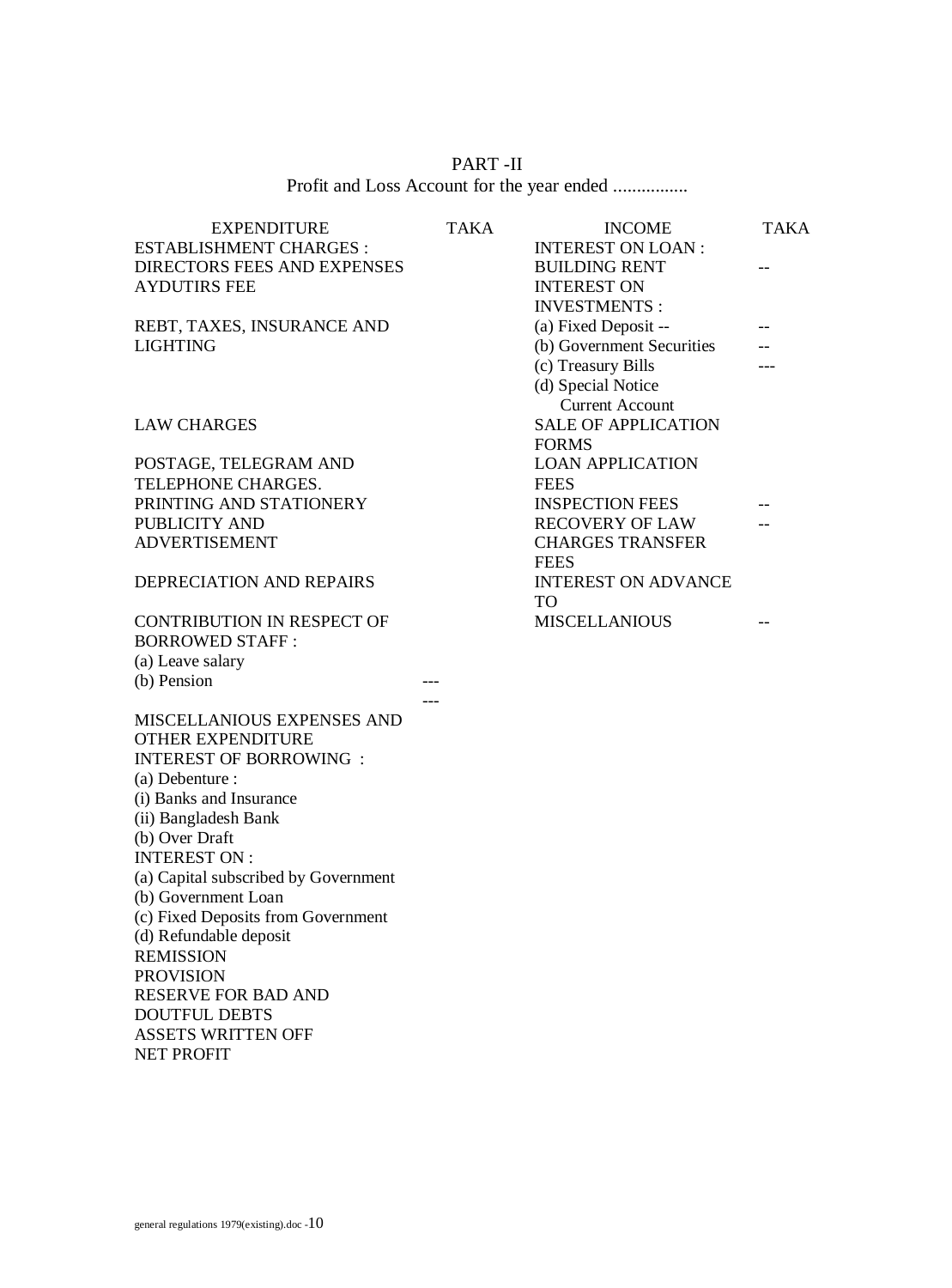# PART -III

# Profit and Loss Appropriation Account for the year ended .........

| Provision for taxation                                                           | <b>TAKA</b>          | <b>TAKA</b> |
|----------------------------------------------------------------------------------|----------------------|-------------|
| Tax of sources $(10\% \text{ of } $<br>Reserve fund<br>Debenture Redemption Fund | Profit brought down. | --          |
|                                                                                  | -----------          |             |
|                                                                                  |                      |             |